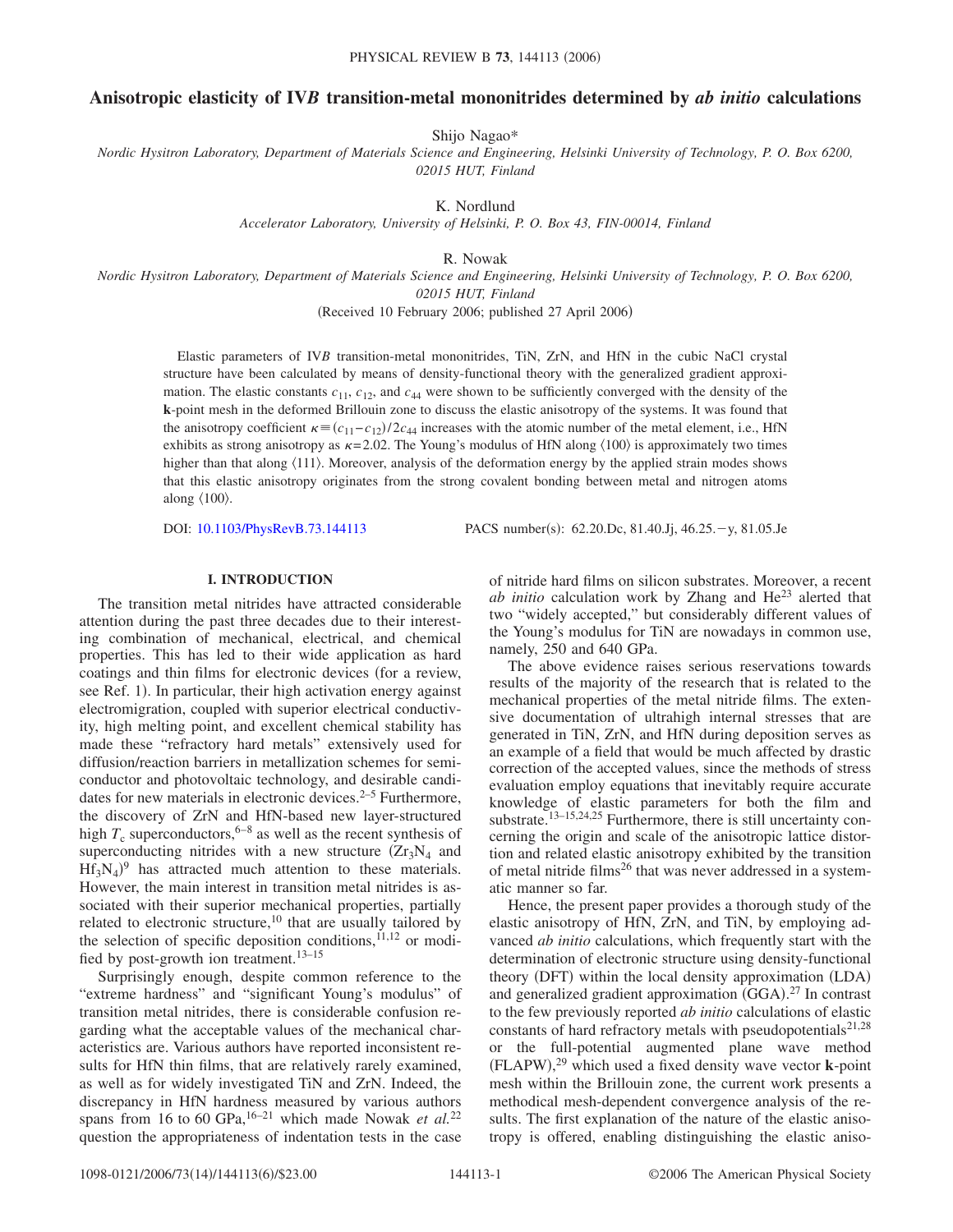

FIG. 1. Schematic drawing of the two-dimensional deformation modes applied to the HfN crystal with lattice constant *a*. Orthorhombic deformation  $(a)$  is denoted by the strain  $\varepsilon$ , and simple shear deformation *(b)* by  $\gamma$ =tan  $\alpha$ .

tropy of HfN with respect to ZrN and TiN. The theoretically evaluated anisotropy of the Young's modulus for TiN, ZrN, and HfN appears to be in agreement with the only available literature values obtained from x-ray diffraction experiments by Perry.<sup>30</sup>

The additional motivation of our calculations is to obtain the parameters that are necessary to construct the analytical interatomic potentials for HfN, which in turn should allow us to carry out molecular dynamics simulations of phenomena involving large numbers of atoms such as nanoindentation surface deformation or ion irradiation effects.<sup>31-35</sup>

#### **II. COMPUTATIONAL DETAILS**

The present DFT calculations on the IV*B* metal nitrides have been carried out by employing the ESPRESSO/PWSCF software package.<sup>36</sup> We use Vanderbilt ultrasoft pseudopotentials $37$  with GGA, where a scalar-relativistic calculation is applied for the transition metal elements, and a nonrelativistic one for nitrogen. These pseudopotentials have been confirmed to give proper electronic band structure and density of states (DoS) for the cubic NaCl structure for the nitrides, similar to those obtained by FLAPW.29 Each selfconsistent field calculation is converged to give high accuracy of the total energy within  $1.0 \times 10^{-9}$  Ry. The kinematical cutoff energy of the wave function is selected to be 80 Ry, as higher cutoff energy of 100 and 120 Ry have been found not to change the results.

The stress theory of Nielsen and Martin<sup>38</sup> enables us to calculate the stress tensor  $\sigma_{ij}$  of a given crystal structure from a self-consistent field obtained by DFT. By this theory, the equilibrium lattice constant  $a_0$  can be linearly interpolated at the pressure  $P=0$  in between different lattice constants, while the bulk modulus is given by

$$
B = -\frac{a_0}{3} \left. \frac{dP}{da} \right|_{a=a_0},\tag{1}
$$

for a cubic system. To obtain the independent elastic constants of a cubic system, namely  $c_{11}$ ,  $c_{12}$ , and  $c_{44}$  in Voigt notation, we apply volume-conserving homogeneous deformations on the equilibrium unit cell (see Fig. 1). The strain tensor  $u_{ij}$  of the orthorhombic deformation is denoted by a single strain parameter  $\varepsilon$  as

$$
\{u_{ij}\} = \begin{pmatrix} \varepsilon & 0 & 0\\ 0 & -\varepsilon/(1+\varepsilon) & 0\\ 0 & 0 & 0 \end{pmatrix},
$$
 (2)

and that of the shear deformation by  $\gamma$  as

$$
\{u_{ij}\} = \begin{pmatrix} 0 & \gamma/2 & 0 \\ \gamma/2 & 0 & 0 \\ 0 & 0 & 0 \end{pmatrix} . \tag{3}
$$

Under the condition  $\varepsilon$ ,  $\gamma \ll 1$ . Hooke's law gives

$$
c_{11} - c_{12} = (\sigma_1 - \sigma_2) \left( \varepsilon + \frac{\varepsilon}{1 + \varepsilon} \right)^{-1}, \tag{4}
$$

$$
c_{44} = \sigma_4/\gamma,\tag{5}
$$

also in Voigt notation. Since the bulk modulus is related to the elastic constants as

$$
B = \frac{1}{3}(c_{11} + 2c_{12}),
$$
\n(6)

we consequently obtain the elastic constants

$$
c_{11} = B + \frac{2}{3}(c_{11} - c_{12}),\tag{7}
$$

$$
c_{12} = B - \frac{1}{3}(c_{11} - c_{12}),
$$
\n(8)

using  $B$  from Eq.  $(1)$ .

Here the smallest strain  $\gamma = \varepsilon = 0.002$  that assures sufficient numerical accuracy of the calculated pressure, i.e., of the elastic constants, is selected.

Since the materials are metallic, special care should be taken about electrons in the vicinity of the Fermi energy. The first order Methfessel-Paxton smearing function applied here is known to give rapid but not monotonic convergence of the integration over the Brillouin zone with an increasing number of sampling **k** points.39 The broadening energy of the smearing is selected to 10 mRy for accurate calculations. To assure the convergence of elastic constants calculations, a series of self-consistent field calculations are achieved for various densities of **k** points, where the standard Monkhorst-Pack method<sup>40</sup> is applied to generate a homogeneous  $\bf{k}$ -point mesh in the irreducible Brillouin zone of each deformed unit cell. Figure 2 shows the convergence of physical parameter calculations such as the total energy, lattice constant, bulk modulus, and elastic constants  $(c_{11} - c_{12})$  and  $c_{44}$  calculated with the wide range of the number of **k** points from 29 up to 6992, which correspond to a  $8 \times 8 \times 8$  mesh in the irreducible Brillouin zone of the cubic structure and a  $30 \times 30$  $\times$  30 mesh in the one under shear strain. Due to the high symmetry of the cubic structure preserved for the homogeneous expansion, the convergence of the bulk modulus and lattice constant is rapid enough to give meaningful values within the possible numerical errors at the smallest number of **k** points. In contrast, the elastic constants require a denser **k**-point mesh to converge within a an error of a few percent; at least 1500 and 4000 **k** points for  $c_{44}$  and  $(c_{11} - c_{12})$ , respec-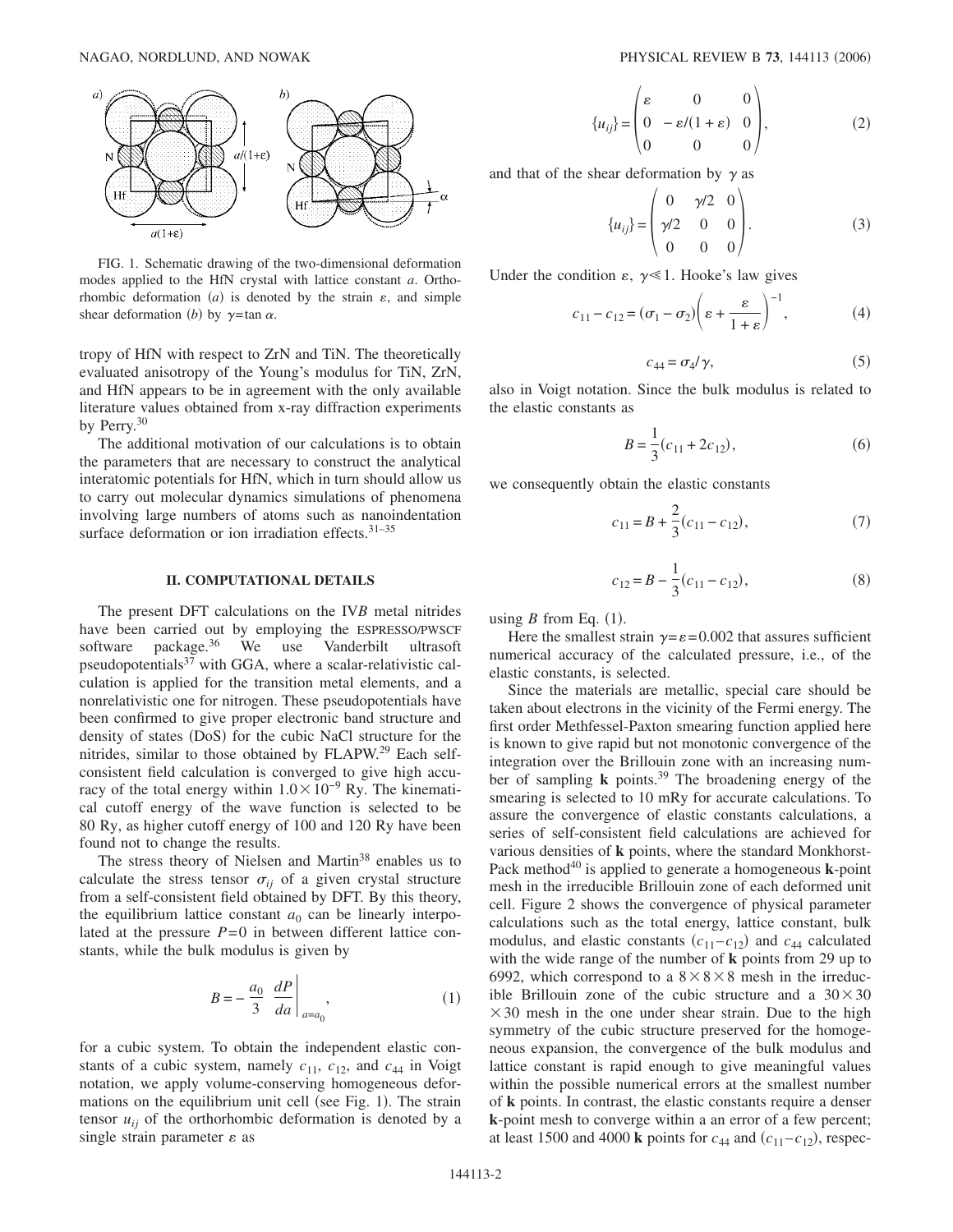

FIG. 2. Convergence of elastic parameters with increasing sampling **k** points in the irreducible Brillouin zone.

tively. The total energies of the deformed unit cells corresponding to these elastic constants remains within about 1 mRy for the whole range of the number of **k** points, and converged to less than 0.1 mRy for accurate elastic constant calculations.

Note that both of these elastic constants are robust against the shift of the equilibrium cell size under zero pressure. Such a shift happens when the **k** mesh is changed, and induces some amount of hydrostatic pressure. For shear defor-

mation, Eq. (5) uses only a nondiagonal component of the stress tensor that never appears at the equilibrium point. Orthorhombic deformation activates the diagonal components of the stress, but the effect of hydrostatic pressure is canceled out in Eq.  $(4)$ . Thus the elastic constants calculations are not affected by the shift during the **k** convergence test.

## **III. RESULTS AND DISCUSSION**

The calculated elastic constants are listed in Table I together with the values available in the recent literature. Errors of the results are estimated from the standard deviations of several data toward **k** convergence. The present lattice constants and bulk moduli show good agreement with those from other calculations, in particular, those obtained with GGA. However, the elastic constants obtained in the present calculations tend to show smaller values than those in the literature. The likely reason to this discrepancy is the density of sampling **k** points in the Brillouin zone. The **k** point meshes in the references are less dense than the density that gives convergence of elastic constants in the present study.

Based on the obtained elastic constants, the anisotropic Young's modulus *E* can be examined for the materials. If we describe the crystallographic direction represented by

$$
\Gamma = \frac{h^2k^2 + k^2l^2 + l^2h^2}{(h^2 + k^2 + l^2)^2},\tag{9}
$$

we can write  $E$  of a cubic system as a function of  $\Gamma$ :

TABLE I. Equilibrium lattice constant  $a_0$  ( $\AA$ ), bulk modulus *B*, elastic constants  $c_{11}$ ,  $c_{12}$ , and  $c_{44}$  (GPa) of HfN, ZrN, and TiN in the NaCl structure. Errors in the table are estimated from the standard deviations of several data toward **k** convergence. Other figures by recent GGA and LDA studies are listed for comparison.

| System     | Method                    |            | $a_0$ | $\boldsymbol{B}$ | $c_{11}$ | $c_{12}$ | $c_{44}$ |
|------------|---------------------------|------------|-------|------------------|----------|----------|----------|
| <b>HfN</b> | Present work              | GGA        | 4.539 | 279.8(2)         | 597(1)   | 121(1)   | 118(2)   |
|            | $APW + loa$               | LDA        | 4.53  | 284              | 733      | 124      | 182      |
|            |                           | GGA        |       |                  | 664      | 115      | 154      |
|            | <b>FLAPW</b> <sup>b</sup> | <b>LDA</b> | 4.37  | 320              |          |          |          |
|            |                           | <b>GGA</b> | 4.54  | 278              |          |          |          |
|            | <b>ABINIT<sup>c</sup></b> | <b>LDA</b> |       | 306              | 694      | 112      | 134      |
| ZrN        | Present work              | GGA        | 4.593 | 257.9(1)         | 537(1)   | 118(1)   | 120(3)   |
|            | <b>FLAPW</b> <sup>b</sup> | <b>GGA</b> | 4.57  | 264              |          |          |          |
|            |                           | LDA        | 4.53  | 292              |          |          |          |
|            | <b>ABINIT<sup>c</sup></b> | <b>LDA</b> |       | 285              | 611      | 117      | 129      |
| <b>TiN</b> | Present work              | GGA        | 4.246 | 286.6(5)         | 585(4)   | 137(2)   | 165(3)   |
|            | $APW+10^a$                | GGA        |       |                  | 598      | 154      | 168      |
|            |                           | LDA        | 4.18  | 318              | 669      | 160      | 215      |
|            | <b>FLAPW</b> <sup>b</sup> | GGA        | 4.26  | 286              |          |          |          |
|            |                           | LDA        | 4.18  | 322              |          |          |          |

<sup>a</sup>Reference 28, with  $4 \times 4 \times 4$  **k**-point mesh.

<sup>b</sup>Reference 29, with  $8 \times 8 \times 8$  **k**-point mesh.

<sup>c</sup>Reference 21, with  $16 \times 16 \times 16$  **k**-point mesh.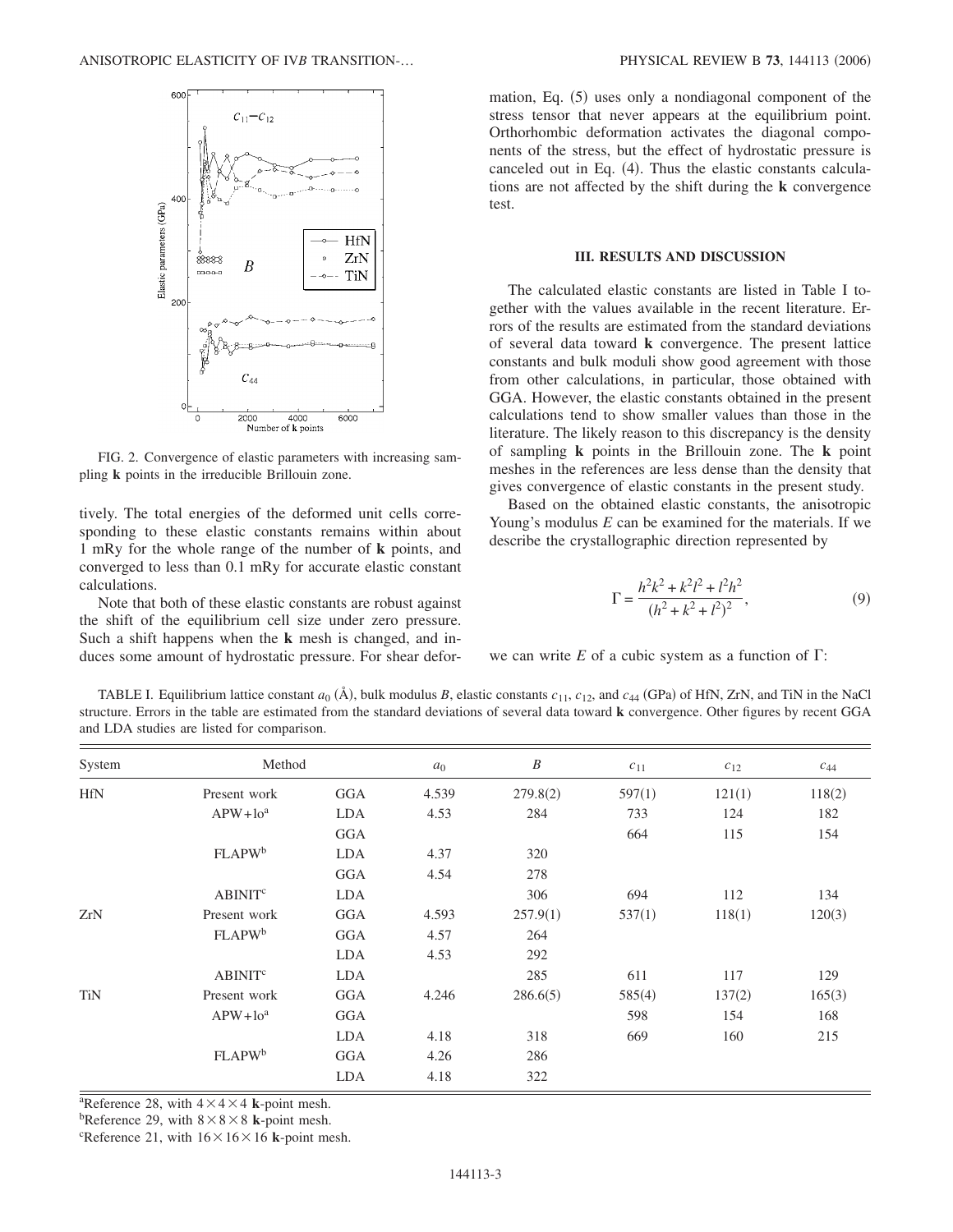

FIG. 3. Anisotropic Young's moduli *E* derived from the calculated elastic constants of HfN, ZrN, and TiN. The data in Ref. 30 are rescaled at  $3\Gamma$  = 0.6 and plotted with error bars that are given by the assumption that the intercept lattice constants have an uncertainty of 0.002 Å.

$$
E = \left[ s_{11} - 2 \left( s_{11} - s_{12} - \frac{1}{2} s_{44} \right) \Gamma \right]^{-1}, \tag{10}
$$

where the components of the compliance tensor  $s_{11}$ ,  $s_{12}$ , and *s*<sup>44</sup> are derived from the elastic constants by a standard procedure.<sup>41</sup> This function is plotted for HfN, ZrN, and TiN in Fig. 3, and the values of  $E$  at some special  $\Gamma$  are listed in Table II, namely  $E_{(100)}$  at 3 $\Gamma$  = 0,  $E_{(111)}$  at 3 $\Gamma$  = 1, and  $E_{\text{bulk}}$  at  $3\Gamma = 0.6$ . The latter value is accepted for bulk polycrystalline materials (see the note added in Ref. 30). Also, the anisotropy coefficients  $\kappa \equiv (c_{11} - c_{12})/2c_{44}$  are shown for the systems in the same table. It is obvious that HfN has strong anisotropy in the elasticity as  $\kappa > 2$ ;  $E_{\langle 100 \rangle}$  is almost two times higher than  $E_{(111)}$ . On the contrary, TiN behaves close to isotropic materials, despite of the cubic symmetry of the NaCl crystal structure.

For comparison with the x-ray diffraction (XRD) experiments by Perry,<sup>30</sup> the intercept lattice constants  $a_{hkl}$  in the article are converted into anisotropic Young's modulus as follows:

$$
E_{hkl} = E_{\text{bulk}} \frac{a_{\text{bulk}} - a_0}{a_{hkl} - a_0}.
$$
\n(11)

The values of  $a_0$  and  $a_{\text{bulk}}$  are as they appeared in his paper, while the Young's modulus for bulk polycrystalline materials *E*bulk, which is taken from the literature, is replaced with our

TABLE II. Anisotropic Young's moduli and anisotropy coefficients  $\kappa = (c_{11} - c_{12}) / 2c_{44}$  of HfN, ZrN and TiN.

| System     | $E_{\text{bulk}}$ | $E_{\langle 100\rangle}$ | $E_{\langle 111\rangle}$ | к    |
|------------|-------------------|--------------------------|--------------------------|------|
| <b>HfN</b> | 376               | 557                      | 309                      | 2.02 |
| ZrN        | 365               | 494                      | 311                      | 1.75 |
| TiN        | 456               | 533                      | 416                      | 1.36 |

TABLE III. Deviation of the bond lengths and angle of metal mononitrides in the NaCl crystal structure with the orthorhombic and shear strain. See Fig. 1 for the definition of the strains represented by  $\varepsilon$  and  $\gamma$ .

| Mode   | $\Delta L_{\text{M-N}}/L_{\text{M-N}}$ | $\Delta L_{\text{M-M}}/L_{\text{M-M}}$ | $\Delta \theta_{\text{M-M-N}}$ |
|--------|----------------------------------------|----------------------------------------|--------------------------------|
| Ortho. | $3\pm$                                 | $\varepsilon^2$                        | ε                              |
| Shear  | $\frac{\gamma^2}{2}$                   | $\pm \gamma^2/2$                       | $\gamma$ /2                    |

calculated values. The obtained  $E_{hkl}$  are also plotted in Fig. 3, where the error bars are drawn only for the current discussion by assuming the intercept lattice constants have an uncertainty of 0.002 Å. Even though these experimental values may be affected by the textured structure in the thin films, the measured anisotropy follows the calculated Young's modulus. This is one evidence that the macroscopic elasticity of these hard materials is mainly controlled by the original property of crystals, not by microstructures in each specimen.

To figure out the origin of the anisotropy variation among these material systems, one has to consider the relationship between the deformation energy and the changes of bonding geometry in the NaCl crystal structure. The bond length  $L_{M-M}$ ,  $L_{M-N}$  and the angle  $\theta_{M-M-N}$  in the deformed crystal can approximately be written by the strain parameters  $\gamma/2$ and  $\varepsilon$  (see Table III). Here M represents a metal element and N nitrogen. Neglecting the second order effects, we can see the shear deformation changes only  $\theta_{M-M-N}$ , while the orthorhombic deformation changes both  $L_{M-M}$  and  $\theta_{M-M-N}$ . Hence the contributions of the bond angle deviation to the deformation energy are of the same order in both deformation modes under the condition of

$$
\gamma/2 = \varepsilon. \tag{12}
$$

Using this constraint we can compare the deformation energies of applied orthorhombic and shear strain on the cubic systems (see Fig. 4). These energies are given by parabolic functions as follows:

$$
U_{\text{ortho}}/V_0 = \frac{1}{2}c_{11}\left[\varepsilon^2 + \frac{\varepsilon^2}{(1+\varepsilon)^2}\right] - c_{12}\frac{\varepsilon^2}{1+\varepsilon} \sim (c_{11} - c_{12})\varepsilon^2,
$$
\n(13)

$$
U_{\text{shear}}/V_0 = \frac{1}{2}c_{44}\gamma^2.
$$
 (14)

Since both the deformation modes conserve the unit-cell volume  $V_0$ , the anisotropy coefficient  $\kappa$  can be written as the ratio of these deformation energies:

$$
\kappa = U_{\text{ortho}} / U_{\text{shear}},\tag{15}
$$

under the same constraint  $(12)$ . In Fig. 4, lines indicate the theoretical deformation energy based on the present elastic constants, and symbols indicate the calculated energy from the self-consistent field obtained with 1550 **k** points by the  $18 \times 18 \times 18$  mesh for the shear mode and 4505 **k** points by the  $32\times32\times32$  mesh for the orthorhombic mode. It is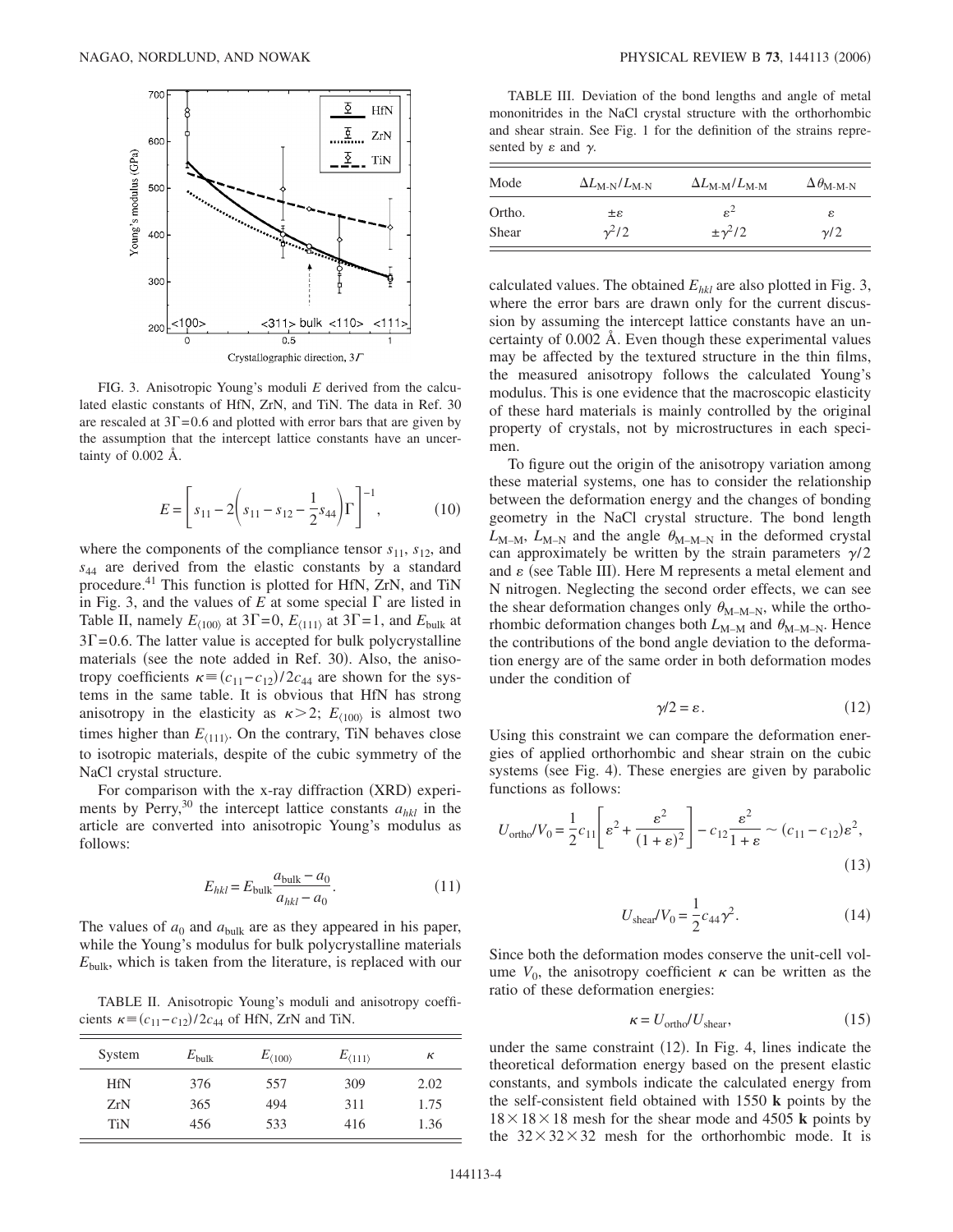

FIG. 4. Deformation energy of HfN, ZrN, and TiN by orthorhombic and shear strain with keeping the unit cell volume. The marks and lines in the figure denote total energy by self-consistent calculation and elastic energy by Hooke's law with the present elastic constants, respectively.

clearly seen that *U*shear of these three materials are similar to each other, but  $U_{\text{ortho}}$  is different. Furthermore, the difference between  $U_{\text{ortho}}$  and  $U_{\text{shear}}$  which indicates the contribution of  $\Delta L_{M-M}$  is small for TiN ( $\kappa$ =1.36), but large for HfN ( $\kappa$  $= 2.02$ ). This means the high deformation energy of these materials are mainly caused by the resistance of the angle between M-M-N bondings in  $(100),^{10}$  but the elastic anisotropy itself by the radial atomic distance of metal-nitrogen covalent bond.

### **IV. CONCLUDING REMARKS**

*Ab initio* calculations of elastic constants in TiN, ZrN, and HfN with systematic verifications of **k**-point convergence showed that a much larger set of *k* points than has been previously employed, is needed to achieve good convergence in all elastic constants. The good convergence allowed a discussion of the anisotropy of the elastic properties for IV*B* transition-metal nitrides. The results obtained for these materials exhibit an anisotropy according to the cubic NaCl structure, and agree with the anisotropic lattice distortions detected by XRD. It is surprising that the experimentally observed lattice distortions in thin films can be explained based only on the elastic properties of the system, without modeling of the microstructures in the specimen. Furthermore, the anisotropy coefficient increases with the atomic number of the transition metal element. Due to the strong anisotropy, the Young's modulus of HfN varies from 300 GPa to approximately 600 GPa depending on the crystallographic direction. Hence, it is difficult to determine a single averaged value of the Young's modulus for a bulk polycrystalline specimen.

The discussion of the deformation energy revealed that the anisotropy comes from the covalent metal-nitrogen bonding along  $\langle 100 \rangle$ , although the high deformation energy is caused by the angular deviation between M-M-N bonding in the (001) plane. This connects the variation of the elastic anisotropy among HfN, ZrN, and TiN to the different quantum numbers of the hybridized covalent bonding.

Overall, the present study encourages obtaining further understanding of the macroscopic elasticity of hard metal nitrides from the intrinsic properties of the atomic and electronic structure in the crystal systems.

# **ACKNOWLEDGMENTS**

We are grateful to K. Heiskanen, A. Kuronen, A. Lehto, and N. Juslin for invaluable discussions. We are thankful for grants of computer time from CSC, Finland. The authors acknowledge financial support by the Academy of Finland through Consortium NAKAMA Research Project No. 210850 (S.N. and R.N.) and through the Centers of Excellence Program 2006-2011 (K.N.).

\*Electronic address: shijo.nagao@hut.fi

- <sup>1</sup>H. O. Pierson, *Handbook of Refractory Carbides and Nitrides* (Noyes Publishing, New Jersey, 1996).
- 2H. von Seefeld, N. W. Cheung, M. Mäenpää, and M. A. Nicolet, IEEE Trans. Electron Devices 27, 873 (1980).
- <sup>3</sup> C. Y. Ting, Thin Solid Films **119**, 11 (1984).
- <sup>4</sup>G. Gagnon, J. Appl. Phys. **79**, 7612 (1996).
- <sup>5</sup> R. Nowak and C. L. Li, Thin Solid Films 305, 297 (1997).
- 6S. Yamanaka, H. Kawaji, K. Hotehama, and M. Ohashi, Adv. Mater. (Weinheim, Ger.) 8, 771 (1996).
- <sup>7</sup>S. Yamanaka, K. Hotehama, and H. Kawaji, Nature (London) **392**, 580 (1998).
- 8H. Tou, Y. Maniwa, T. Koiwasaki, and S. Yamanaka, Phys. Rev. Lett. **86**, 5775 (2001).
- <sup>9</sup> A. Zerr, G. Miehe, and R. Riedel, Nat. Mater. 2, 185 (2003).
- <sup>10</sup> S.-H. Jhi, J. Ihm, S. G. Louie, and M. L. Cohen, Nature (London) **399**, 132 (1999).
- 11Y. Gotoh, M. Y. Liao, H. Tsuji, and J. Ishikawa, Jpn. J. Appl. Phys., Part 2 **42**, L778 (2003).
- <sup>12</sup> R. Nowak and S. Maruno, Mater. Sci. Eng., A **202**, 226 (1995).
- 13R. Nowak, Y. Horino, Y. Ando, and S. Maruno, Appl. Phys. Lett. 68, 3743 (1996).
- 14R. Nowak, F. Yoshida, Y. Miyagawa, and S. Miyagawa, Nucl. Instrum. Methods Phys. Res. B 148, 232 (1999).
- 15R. Nowak, F. Yoshida, J. Morgiel, and B. Major, J. Appl. Phys. **85**, 841 (1999).
- 16P. Nimmagada and R. F. Bunshah, Thin Solid Films **63**, 327  $(1979).$
- <sup>17</sup> A. Grill and P. R. Aron, Thin Solid Films **108**, 173 (1983).
- <sup>18</sup> W. D. Sproul, Thin Solid Films **119**, 227 (1984).
- 19B. O. Johansson, J. E. Sundgren, and U. Helmersson, J. Appl. Phys. **58**, 3112 (1985).
- 20H. A. Jehn, U. Kopacz, and S. Hofmann, J. Vac. Sci. Technol. A **3**, 2406 (1985).